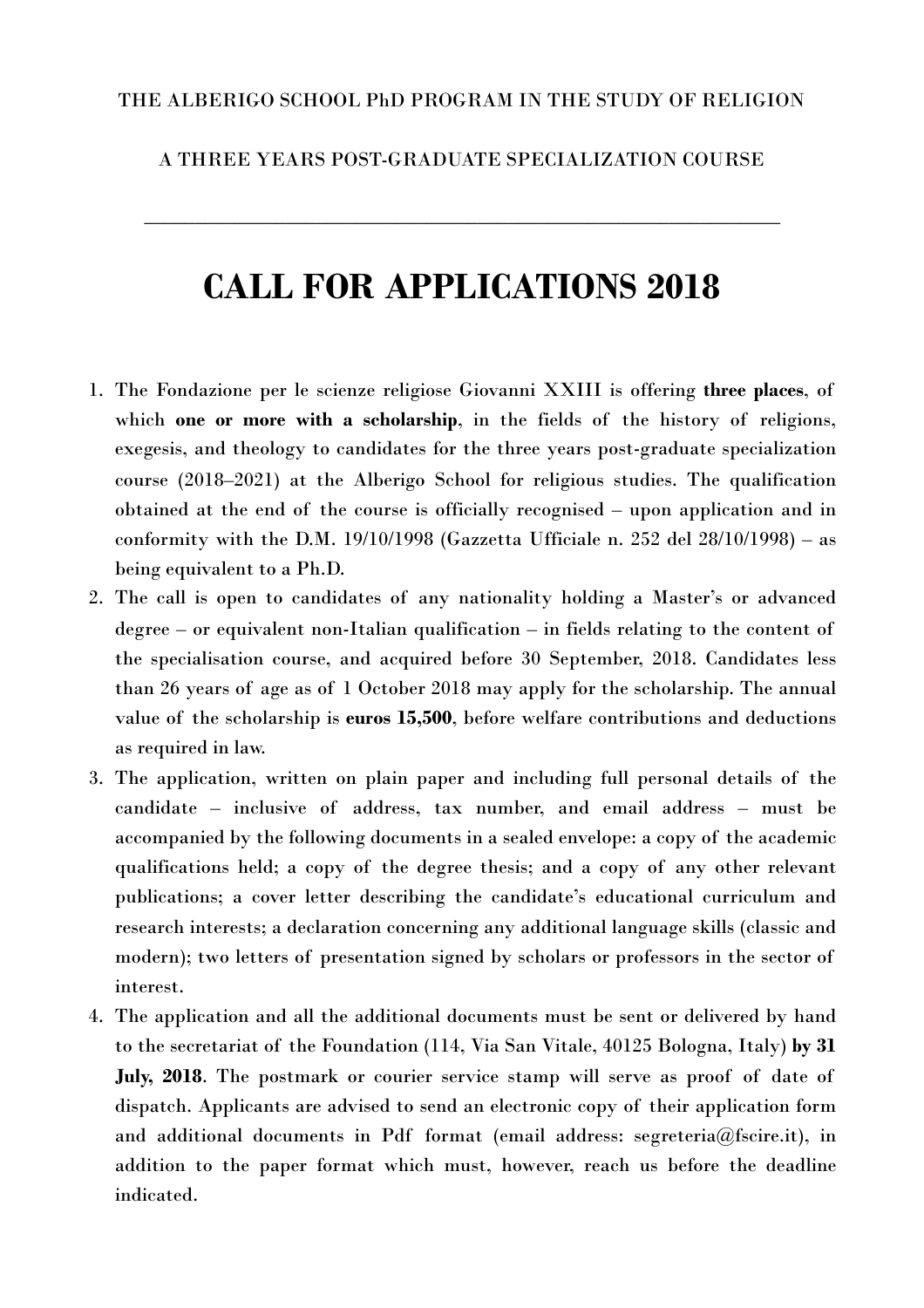- 5. The admission to the selection procedure, following verification of the congruency of the application and enclosed documents, will be communicated by email by the School's coordinator by 31 August, 2018. Those eligible for the selection will be asked to take part in some seminars, tests, and/or interviews during the days between 10 and 14 September 2018 at the offices of the Foundation in Bologna. Each candidate admitted for the selection will be eligible for an expense allowance (proof of travel and subsistence expenses) of up to  $\epsilon$  300.
- 6. The list of suitable candidates and the award of the grant based on the academic qualifications, educational curriculum, research interests, personal skills, and fruitful participation in seminars and tests, in accordance with art. no. 3, par. no. 3 of the School's *Regulations* (Regolamento dell'Alta Scuola) – will be determined by a Commission appointed by the Foundation's Scientific Committee. The results of the selection will be published on the website [www.fscire.it](http://www.fscire.it) by 21 September, 2018.
- 7. Admission to the Course will begin as of 1 October 2018. In accordance with the above mentioned School's *Regulations*, students must attend to their studies and be involved in their research and educational activity on a full-time basis 44 weeks a year, during the opening hours of the Institute (Mon–Fri, from 8.30am to 6.30pm). Students must also actively participate in all the internal seminars organised by the Foundation and in the Foundation's ordinary activities, and undertake exchange and research periods abroad – which shall be arranged with the Secretary of the Foundation – at the end of the first year of the Course, and in relation to the research subject. Students will be offered travel and research facilities, along with the Foundation's library and archives facilities
- 8. Admission to the following years shall depend, for each student, on the approval of the Scientific Committee and of the Foundation's Secretary, and is subject to regular attendance and fruitful participation in the seminar and educational activities and to progress being made in the student's research.
- 9. In order to obtain the final qualification, at the end of the three-year course students will be required to sit a final examination in the form of a discussion of a written dissertation (*Specialisation thesis*) before the Scientific Committee.
- 10.All scientific, educational, seminar, and other activities, together with relations with the students, are managed by the Director, Luciano Guerzoni, and the Coordinator of the School, Enrico Galavotti, in accordance with the goals and programmes defined by the Scientific Committee (Claus Arnold, Christophe Chalamet, Francesco Citti, Philippe Denis, Hyacinthe Destivelle, Frédéric Gugelot, Gaetano Lettieri, Jürgen Miethke, John Pollard, Violet Soen, Kirsi Stjerna, Christoph Theobald, Yan Li Ren) in accordance with the Secretary of the Foundation, Alberto Melloni.